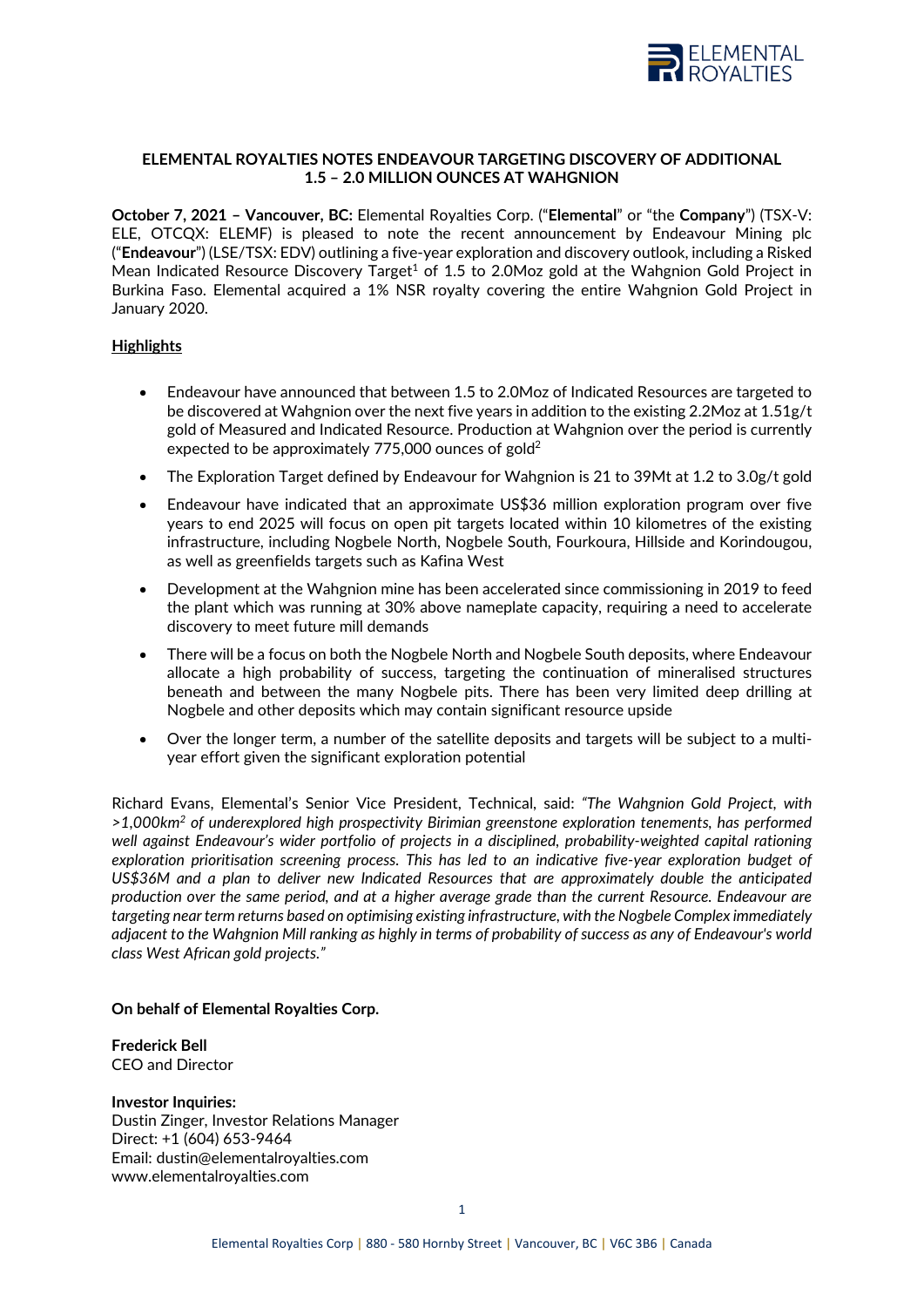



Figure 1: Wahgnion Gold Project operations and prospects, with near term target areas underlined Source: Endeavour presentation dated 30 September 2021

Elemental is a proud member of Discovery Group. For more information please visit: [www.discoverygroup.ca](http://www.discoverygroup.ca/) or contact 604-653-9464.

TSX.V: ELE | OTCQX: ELEMF | ISIN: CA28619L1076

## **About Elemental Royalties**

Elemental is a gold-focused royalty company listed on the TSX-V in Canada and provides investors with lower risk precious metals exposure through a portfolio of nine high-quality royalties. This enables investors to benefit from ongoing royalty revenue, future exploration upside and low operating costs. Elemental's experienced team seeks to secure royalties in advanced precious metals projects, run by established operators, from its pipeline of identified opportunities.